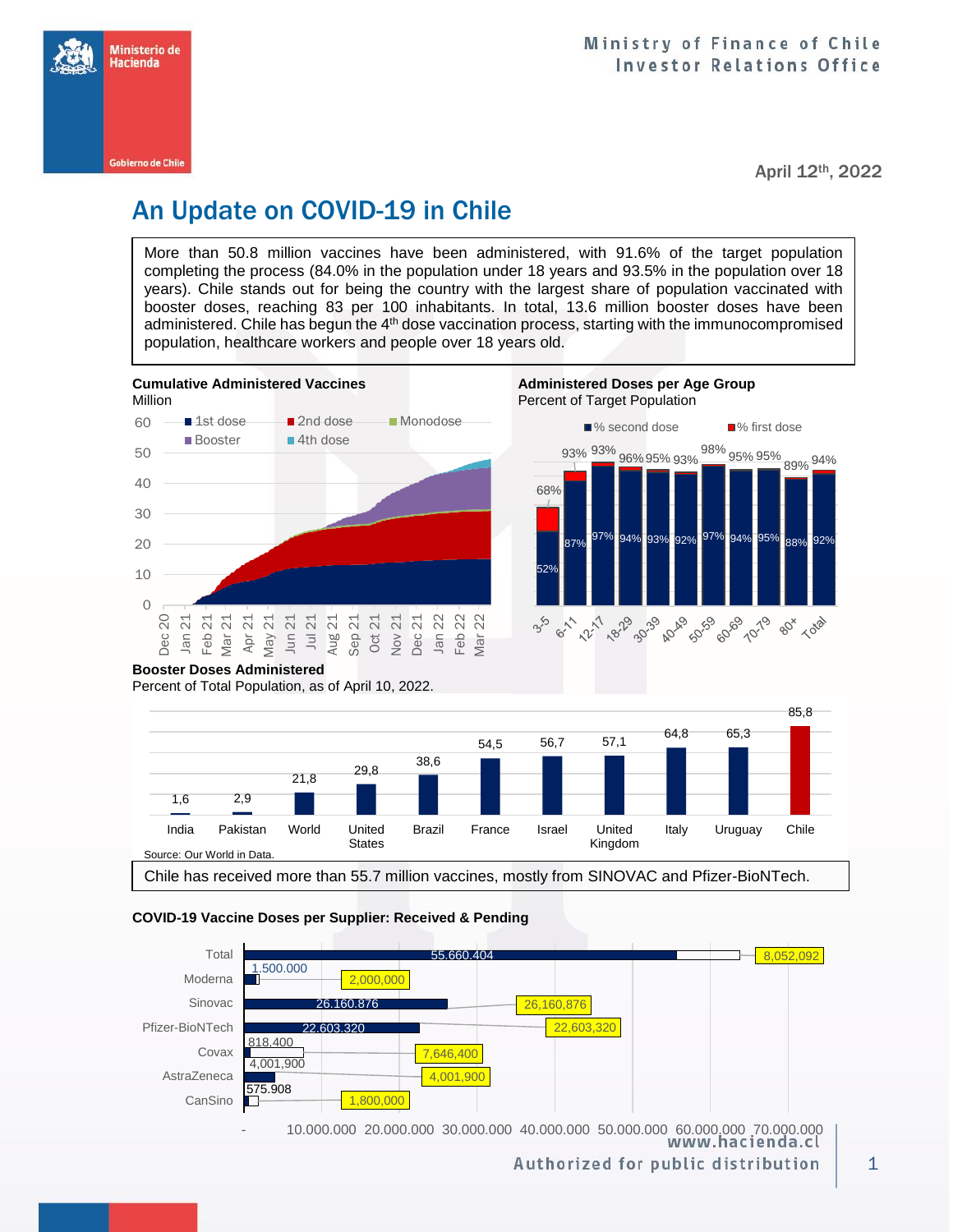

April 12th, 2022

During last weeks cases have been decreasing as well PCR test positivity rates. ICU occupancy levels, deaths and hospital capacity remain at moderate levels.

### **COVID-19 Cases in Chile PCR Test Positivity Rate**

Ministerio de<br>Hacienda

**Gobierno de Chile** 



Currently, 65.8% of the national population is in Paso 4 (Step 4) and 28.9% of its population is in Paso 3 (Step 3).